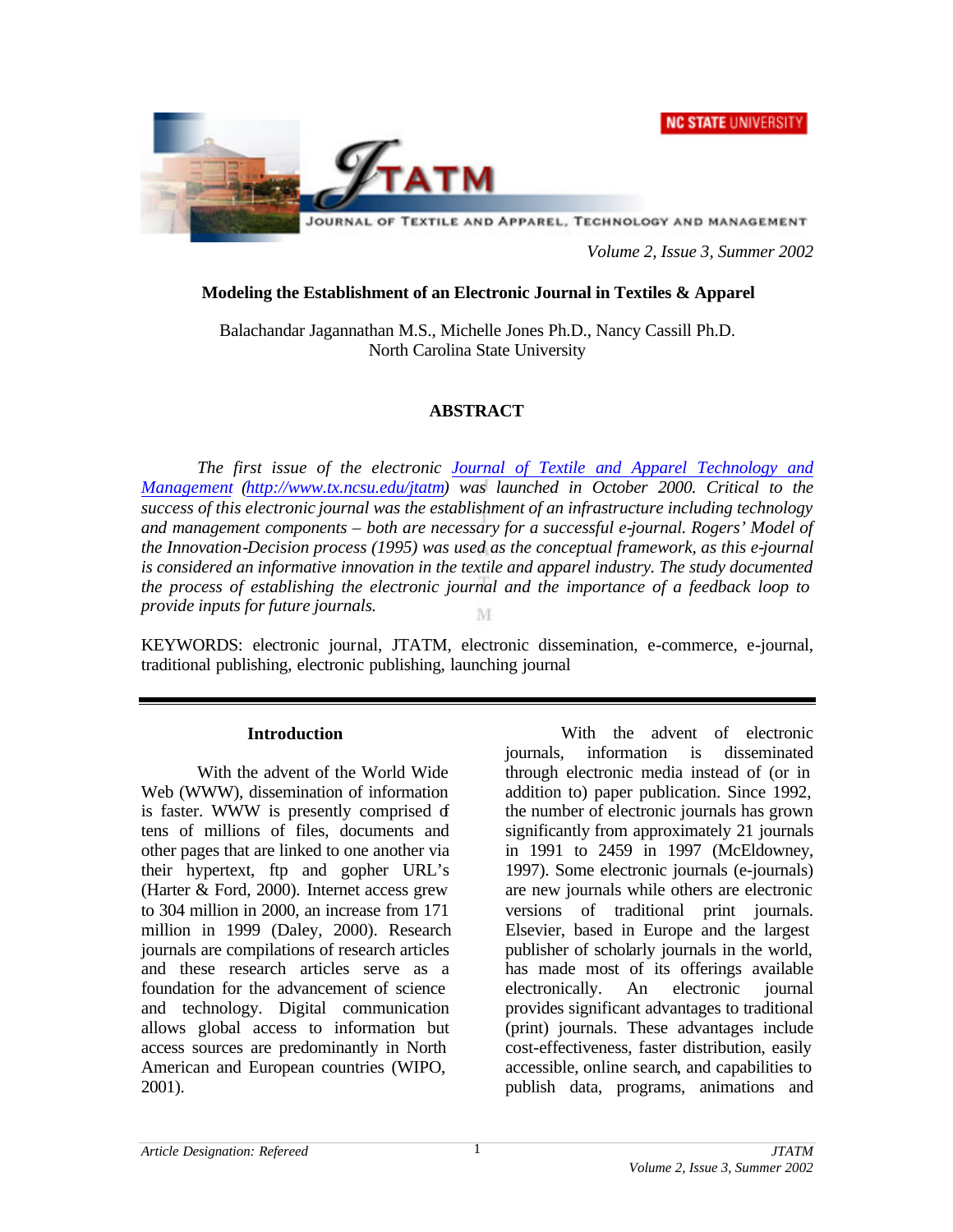multimedia components that no print journal can publish (Moret, 1997).

In the discipline of textiles and apparel, a limited number of electronic journals exist. Predominantly these are electronic trade journals, such as Bobbin, HomeTextilesToday, and The Asian Textile Journal. An opportunity existed to establish an electronic journal in the field to provide timely information to industry personnel, academicians, and students. The NCSU Department of Textile and Apparel, Technology and Management (TATM) began the planning for an electronic journal in Summer 2000 and the first issue of the Journal of Textile and Apparel Technology and Management (JTATM) was launched October 2000. The documented process for this e-journal establishment can be replicated by other organizations interested in establishing electronic journals, as well as provide a framework for enhancing readership and readability of the Journal.

# **Background of the Problem**

The purpose of this research is to model the establishment of an electronic journal for textiles and apparel. Specific research objectives include:

1. Document the process of the e-journal, including:

- Management and Technical components, and
- Process for launching a journal and the interrelationships between components necessary to launch each issue.

2. Establish the feedback loop to aid in continual improvement of the Journal.

#### **Review of Literature**

#### **History of Electronic Journal**

Electronic journals first began to appear as electronic products on the web in 1995, with Project Muse from the John Hopkins University Press and the journals offered by OCLC's Electronic Collections Online (ECO), formerly called Electronic Journals Online. By 1990, e-journals were assured a good future (Okerson, 1993). The first electronic journals, developed in the 1980's, were e-mailed to subscribers or made available through FTP in strict plaintext format (Curtis, Scheschy, & Tarango, 2000). The CD-ROM format was also used for distribution. After traditional publishing, CD-ROM became the next mode of disseminating information. However, the CD-ROM soon became obsolete as electronic publishing emerged.

At this time, the community of Internet users was small, and specialized journals did not have many readers. The first pre-web electronic journal with a graphical user interface (GUI) was the Online Journal of Current Clinical Trials (University of Manitoba, 1994). The OCLC developed the T. proprietary GUI, called Guidon, expressly A for the purpose of presenting this prototype electronic journal. It served as a model for im. some of the later web-based electronic -only M journals.

# **Traditional vs Electronic Publishing**

The paper-publishing model does not require advanced technology, as most of the process is done manually. Composing body text, merging art and text, typesetting, proofreading and developing negatives are done manually. The process needs skill that can be obtained by training in the publishing field. When compared to the modern computer links achieved by hypertext formats, new technological advancements were not needed at that time.

#### **Traditional Publishing**

For many years the process of publishing traditional (print) journals required much time. The traditional (print) process consists of the following steps.

Step I: Manuscript submission - The author drafts a preliminary version with early results and obtains an information

J.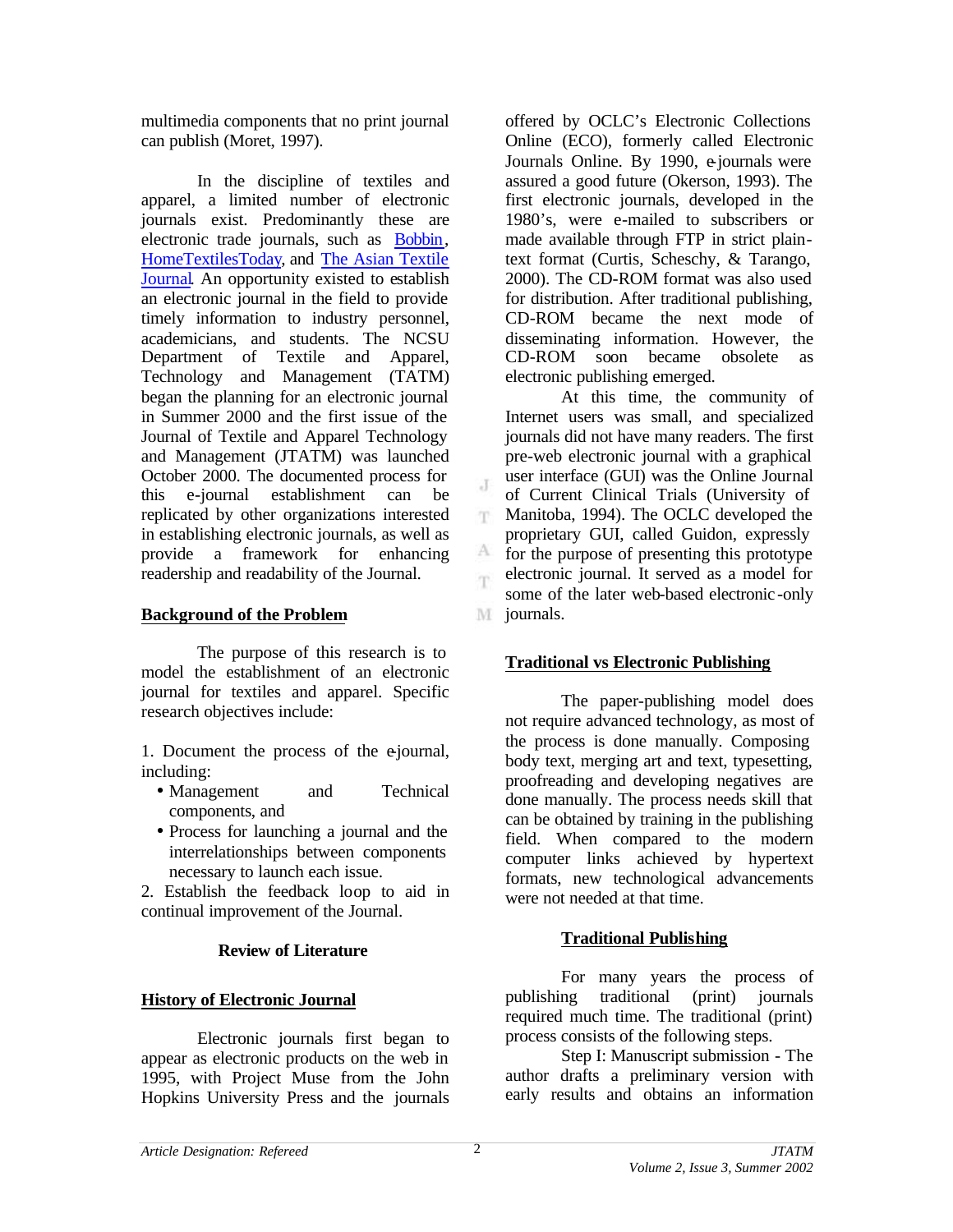review by close colleagues. This phase ends with the submission of manuscript to an editor for review of the article.

Step II: Manuscript review - The editor commissions review from several experts ("referees") and based on their advice, either accepts, rejects or requests revisions from the author. Once the editor accepts the paper, Step III occurs.

Step III: Publication processing - The editor sends the publication of the article through the copyediting, layout, and printing. This phase ends with the actual publication of the article in a journal. Steps II and III may take 6-18 months each, or a total time from submission to publication of 12-36 months.

Step IV: Archiving and indexing - Societies and libraries preserve back issues and catalog papers. Abstracting services summarize recent papers; citation services accumulate citation indices. The fourth phase is ongoing (Denning & Rous, 1995).

Cost of traditional publishing: An average institutional price of a scholarly journal subscription has increased from \$39 in 1975 to \$284 in 1995, a factor of 7.3 in twenty years. It was concluded that: It is clear that traditional scholarly publishing is in serious economic difficulty (Bot & Roes, 1998).

# **Electronic Publishing**

A large amount of work has been eliminated or reduced using the electronic format. Reductions include the cost of publishing and the time of publishing, updating the electronic version is far simpler than traditional publishing.

The steps in electronic publishing process are as follows:

Step I: Manuscript submission - The author drafts a preliminary version with early results and obtains an information review by close colleagues. This phase ends with the submission of manuscript to an editor for review of the article.

Step II: Manuscript review - The editor commissions review from several experts ("referees") and based on their advice, either accepts, rejects or requests revisions from the author. The article is submitted by e-mail to the journal.

Step III: Database preparation - Since the author has submitted the (revised) article by e-mail/ FTP, the time for publication is reduced to 1-2 days. The database is a crucial element of the electronic information dissemination system. Preparation includes the maintenance of effective search and retrieval tools.

Step IV: Production and archiving - The final step in the delivery system is the provision of the information in a format suitable to the delivery medium and the user's needs. The articles are then archived according to the copyright policy The total time from submission to publication is 1-4 months for electronic publishing (Boyce & Dalterio, 1996).

**Cost comparison of traditional and electronic publishing:** The costs of m. producing and distributing an e-journal can M be 28 to 45 percent lower than that of its paper-based counterpart  $($ Jog, 1995 $).<sup>1</sup>$  The economic advantage of converting a paperbased journal to an e-journal is contingent on several assumptions. First, the potential revenue impact would depend on the support provided to the journal by the sponsoring association (if one exists). Second, the culture of the member group that would affect their monetary support, the mix of members and non-members in subscribers and, third the dependence of the journal on institutional subscriptions (Jog, 1995).

# **Statistics in E-journals**

The number of e-journals (which includes titles classified as "e-zines," or magazines) make up 72% of the total of 2,459 listings, while e-newsletters account

 $\overline{a}$ 

T.

A

<sup>&</sup>lt;sup>1</sup> The estimated cost for 1 year of JTATM, with the launch of 5 issues (Volume 1, 1-4 and Special Issue), is \$30,000. Costs included graduate student funding and overhead (computer, software, use of server).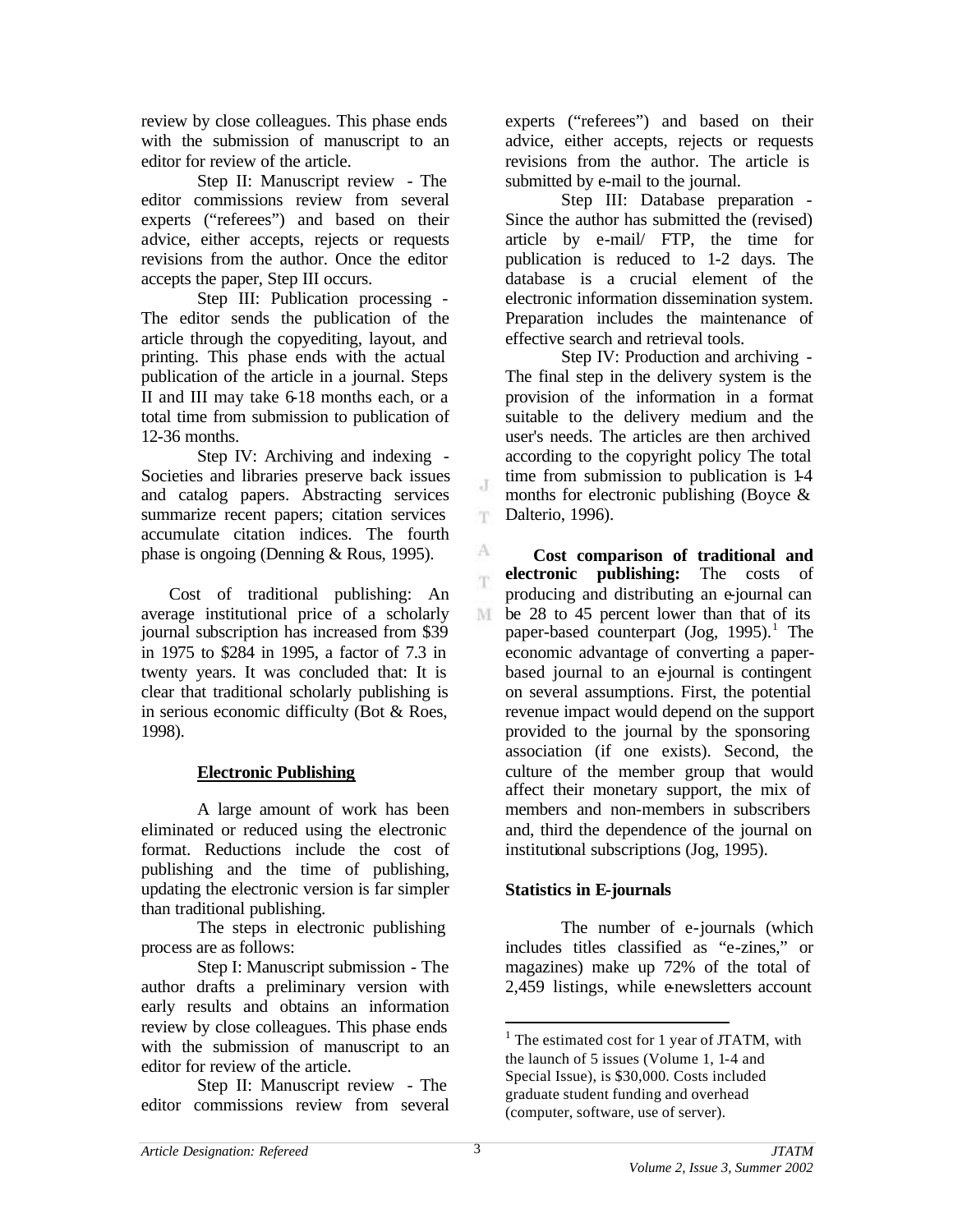for 955 entries (McEldowney, 1997). The lists section (electronic conferences, including discussion lists, news groups, interactive web chat groups) also grew, from 3,118 entries last year to 3,808 this year, a 22% increase.

McEldowney (1997) collected the growth of electronic journals from the *ARL Directory of Electronic Journals, Newsletters and Academic Discussion Lists* from 1991 through 1995 (Table 1). Mogge (1999); (Figure 1) found that technical and computer-science titles make up the largest share of e-journals (40 percent) with social science comprising 28 percent.

#### **Establishment and Implementation**

Limited research exists related to establishment and implementation of ejournals. In general, management and technical components are needed.

#### **Management Issues**

The issues that are discussed related to management process are copyright, pricing, and social challenges.

Copyright: Plagiarism in the digital age is faster, cheaper, and better than copying in the days of analog. The tools for illicit copying are more widely distributed. The question of ownership of material posted on the Internet is becoming more and more important. Authors who want to grant permission for free redistribution should add clear statements of intent to the documents (Boyce & Dalterio, 1996). Many scientists are not aware that posting a document on the Internet, where it becomes available to everyone, is equivalent to publication of the document. Posting someone else's document without expressed permission violates the author's copyright.

| <b>Table 1: Growth of Scholarly Electronic Journals and Communication</b> | July<br>1991 | Mar<br>1992 | Apr<br>1993 | May<br>1994 | May<br>1995 | May<br>1996 | Dec<br>1997 |
|---------------------------------------------------------------------------|--------------|-------------|-------------|-------------|-------------|-------------|-------------|
|                                                                           |              |             |             |             |             |             |             |
| Journals $\&$                                                             | 110          | 133         | 240         | 443         | 675         | 1689        | 3414        |
| <b>Newsletters</b>                                                        |              |             |             |             |             |             |             |
| Listservs $\&$                                                            | 517          | 769         | 1152        | 1784        | 2480        | 3118        | 3807        |
| <b>Discussions</b>                                                        |              |             |             |             |             |             |             |
| Total                                                                     | 62 I         | 902         | 1392        | 2227        | 3155        | 4807        | 7221        |

J T.

A T.

| _________ | $\overline{\phantom{a}}$ | $90^\circ$ | 307          | $\mathbf{a}\mathbf{a}\mathbf{a}$ | 3155        | $\Omega$ | $-22$ |
|-----------|--------------------------|------------|--------------|----------------------------------|-------------|----------|-------|
| "otal     | 62 <sub>1</sub>          | '∪∠        | 1 <i>JJL</i> | ، ساسا                           | <u>JIJJ</u> | 48U.     | 221   |
|           |                          |            |              |                                  |             |          |       |

Source: McEldowney, P. (1997). *Scholarly electronic journals – Trends and academic attitudes: A research proposal*. Retrieved on January 27, 2002, from http://www.people.virginia.edu/~pm9k/libsci/ejs.html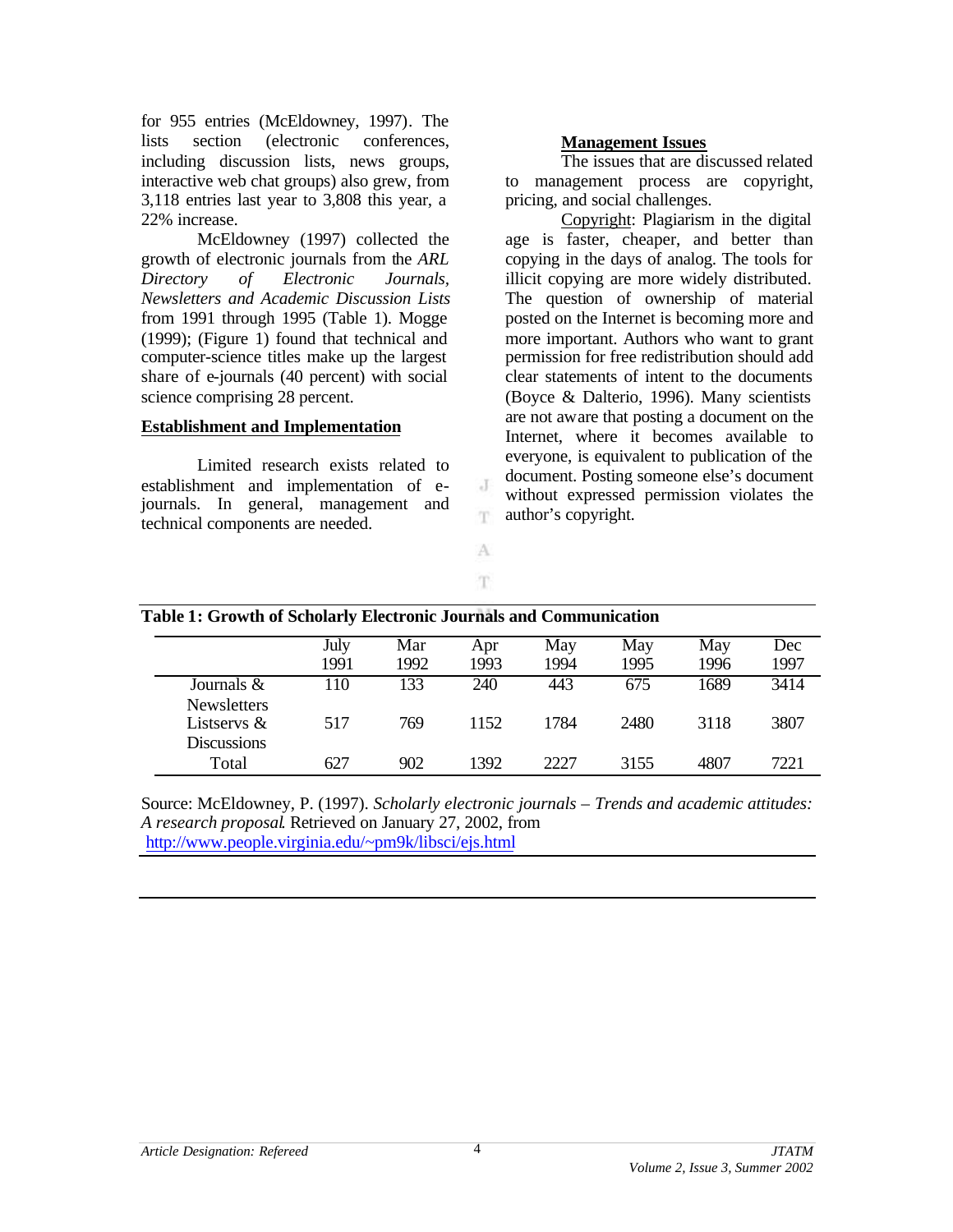

**Figure 1: Growth of Electronic Journal**

Source: Mogge, D. (1999). *Seven Years of Tracking Electronic Publishing: The ARL directory of electronic journals, newsletters and academic discussion lists*. Retrieved January 27, 2002, from http://dsej.arl.org/dsej/2000/mogge.html

Pricing: Publishers are exploring a wide variety of pricing models. Differential pricing is suitable when an institution's needs are larger resulting in higher costs for the publication. Harnad (2001) has suggested that charging authors (or their institutions) a 'page fee' when their paper is accepted for publication, as a cost-effective way of disseminating information. Another study has found that the better accessibility of online journals increased the number of subscriptions. Some publishers charge an additional cost beyond that of the paperversion subscriptions for online access (Hearst, 1998).

Social Challenge : The success of an electronic academic journal will depend on the extent to which members of a disciplinary community take part in the routing discourse processes through which knowledge is distributed. Scholars who initiate electronic journals face the normal sociological challenges of orienting the disciplinary community to a new medium for communication. Another challenge may be in creating an entirely new online disciplinary community (Harrison & Stephan, 1995).

Creating a credible channel for the dissemination of knowledge with no perceived difference in quality is a formidable challenge for journal management/editors. The new e-journal may incur higher marketing costs in order to convey to the academic community of its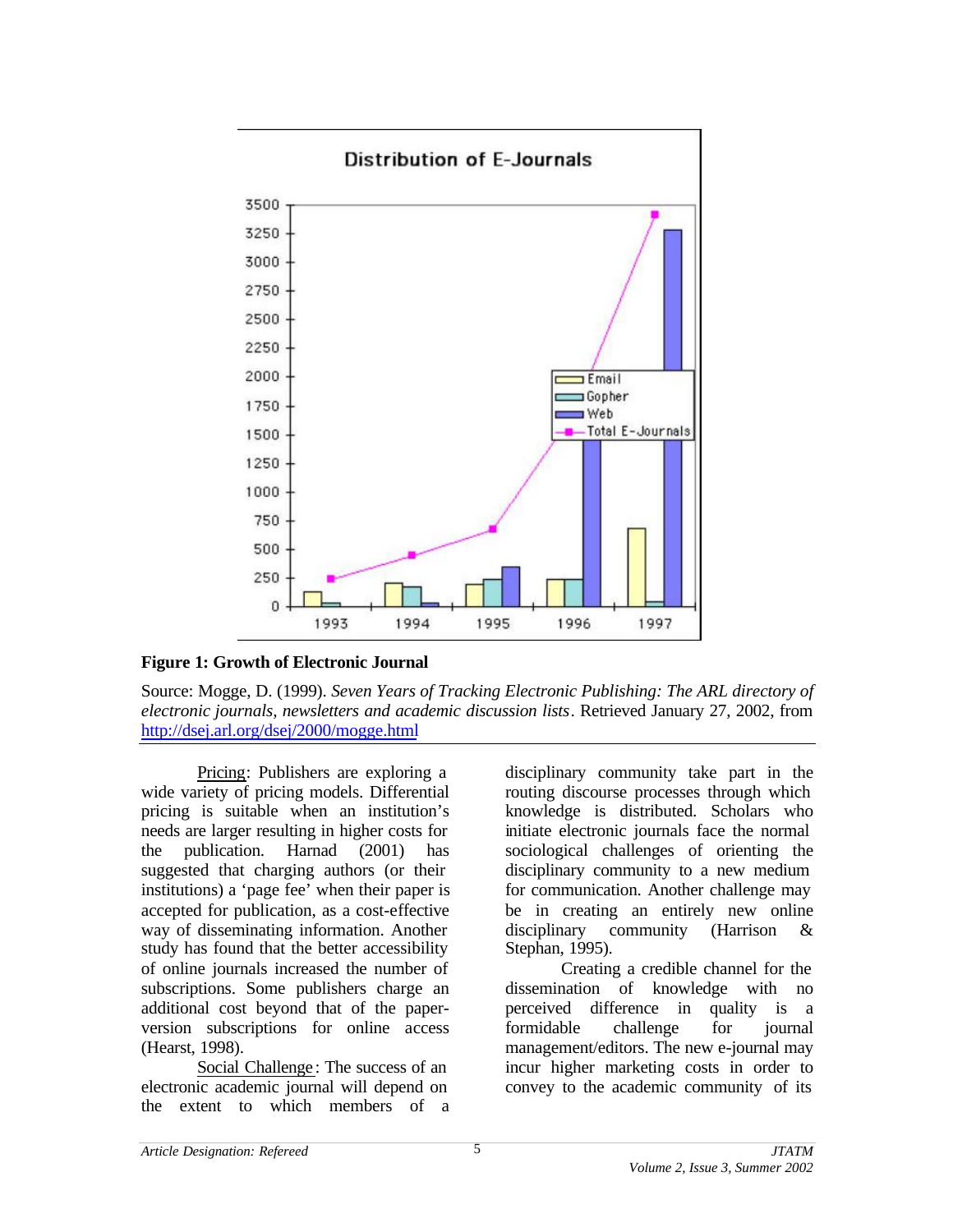quality, the rigor of its review process and relevance (Jog, 1995).

# **Technical Issues**

The technical part of the electronic journal deals with issues like security, storage, navigation and search ability, electronic page layout, technology and networking.

Security: The two most common methods of providing security are issuing a password to subscribers (easy for individuals, but difficult for organizations) or using domain restrictions on the Internet (allows the users coming form a specified institutional Internet domain). In addition to IP filtering and server-based passwording models, many libraries and consortia are looking for additional options such as the ability for a web-based script to query a patron file in a library circulation system or campus registration system, which would then allow authorized users access (Machovec, 1997).

Storage: The OCLC Electronic Collections Online has made a commitment to provide perpetual archiving for the titles offered. If they are not able to archive, OCLC has made arrangements with publishing partners to offer the archive to participating libraries in a format acceptable at that time (Machovec, 1997).

Harnad (2001b) suggests that researchers should self-archive all present, future and past papers. Universities should install e-print archives and mandate them; libraries should maintain the university eprint archives.

Navigation & Searchability: Navigation and search are two of the most important functions that an online publication has to offer. At this time, both features remain fairly primitive in most settings and are of limited value until the volume of publications grows significantly.

Electronic Page Layout: Most of the electronic journals are published using Portable Document Format (PDF) and the rest using Hypertext Markup Language (HTML). Appropriate plug-ins have to be

provided if any additional download is needed. The HTML format offers more options for linking, searching and supplementing the text, but is generally more labor-intensive to produce and proper security is not available. Standard General Markup Language (SGML) and Extensible Markup Language (XML) are even more powerful, but require technical expertise not widely available yet.

Networking: Critics of the academic networking have been concerned with dividing the disciplinary community into 'haves' and 'have nots' based upon members' access to the network and the hardware and software required for using it (Harrison & Stephen, 1995). But, as the costs of technology continue to decline and networking diffuses throughout various industries, information is discoursed more than has been possible through traditional communication media. Electronic journals can be complemented by other means for communication available on the network. Some are dedicated listserv discussions and M the various virtual reality environments that are becoming available (eg. Mud Object Oriented (MOO) and Multi-user Dungeon (MUD)) as the opportunity for international participation increases (Harrison & Stephen, 1995).

Accessibility: With the advent of the World Wide Web, a dramatic change in the publication and communication is inevitable. The functions of the various players have shifted – for instance, authors started distributing their own literature via the web (Wellman, 1998).

# **In Textiles and Apparel**

The Internet in the field of textiles and apparel has grown in a rudimentary fashion. To date, limited electronic journals exist in this field. Examples of existing journals include Bobbin, HomeTextilesToday, and The Asian Textile Journal. Most of these journals are complimentary and/or require registration with the website. Although the e-commerce

T.

A. m.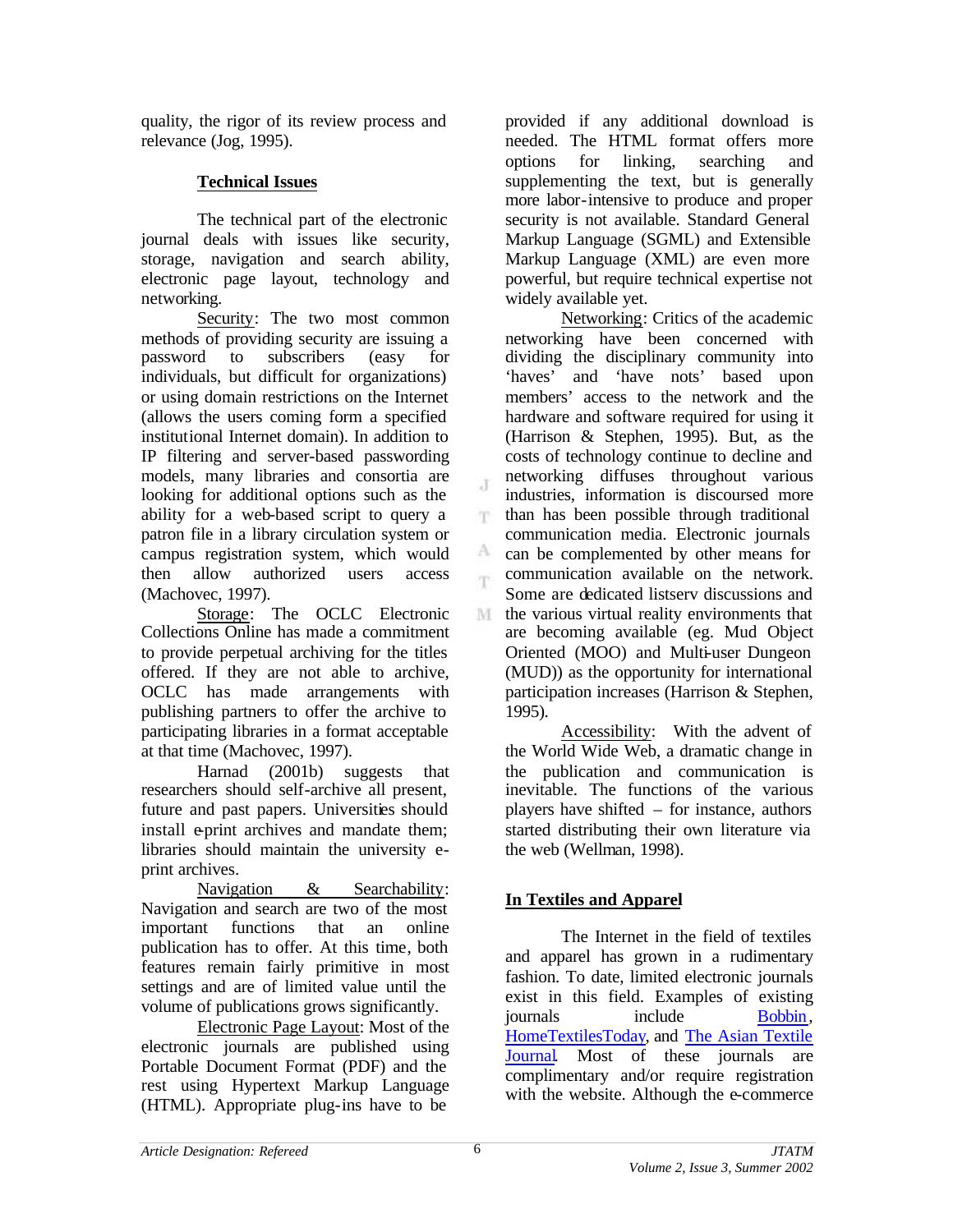B2B marketplace is developing in the field of textiles, the revolution is not complete.

Directories offer a variety of textile and apparel information: buying and selling, job services, newsgroups, and discussion forums. Examples of directories inc lude Apparel.net and Apparel Exchange.

#### **Methodology**

# **Research Design**

The case study method was used for this study and includes the documentation of the process to establish an electronic journal and a descriptive analysis of the feedback loop.

# **Data Collection and Analysis**

Data collection and analysis for documenting the technical and management components were based on the continued discussions with the JTATM Managing Editor and Technical Editor. Discussions with NCSU librarians and the NCSU College of Textiles Webmaster, also assisted in refining the process. The feedback loop was established using the results from the documented process.

# **Results**

For a successful launch of an e-journal, the technical and management components were identified. Both components are needed for a smooth launch of the journal. Figure 2 identifies the management and technical components of the electronic journal.

# **Management Process**

The management process consists of the editorial process and managing/ marketing.

# **Editorial Process**

Articles are selected based on relevant content and timeliness of theoretical

and empirical research in the field of textiles and apparel, technology and management. The submitted articles are reviewed first by the JTATM Managing Editor for appropriateness (content, format). Articles (scholarly, refereed) are reviewed by the Managing Editorial Board, the International Editorial Board, and a member of the Panel of Reviewers. The JTATM Managing Editor corresponds the decision (accept, revision, reject) with the author.

# **Managing/Marketing**

Marketing of the journal and each launch is conducted with an electronic press release sent to two listservs (jtatmindustry, jtatmuniversity). In addition, CD's of the latest journal issue are distributed at professional conferences. The two listservs T. contain e-mail addresses of industry and academic personnel. These listservs are A. continually updated; incorrect e-mails (bounces) are unsubscribed from the im. listservs. An issue analyses is conducted of M each JTATM issue. This analysis includes most frequent downloaded articles, most popular web pages downloaded, most active countries and most active states in United States. Comparative analyses of issues identify journal pages and articles of interest, providing inputs for journal development.

# **Technical Process**

# **Production Stage**

This phase of the technical component consists of developing the electronic page layout, navigational links and security. Setting electronic page layout involves creation of web pages with or without a template and links are provided for each page/article.

Steps in the electronic page layout include:

• Developing a design concept for cover page.

 $\mathcal{X}$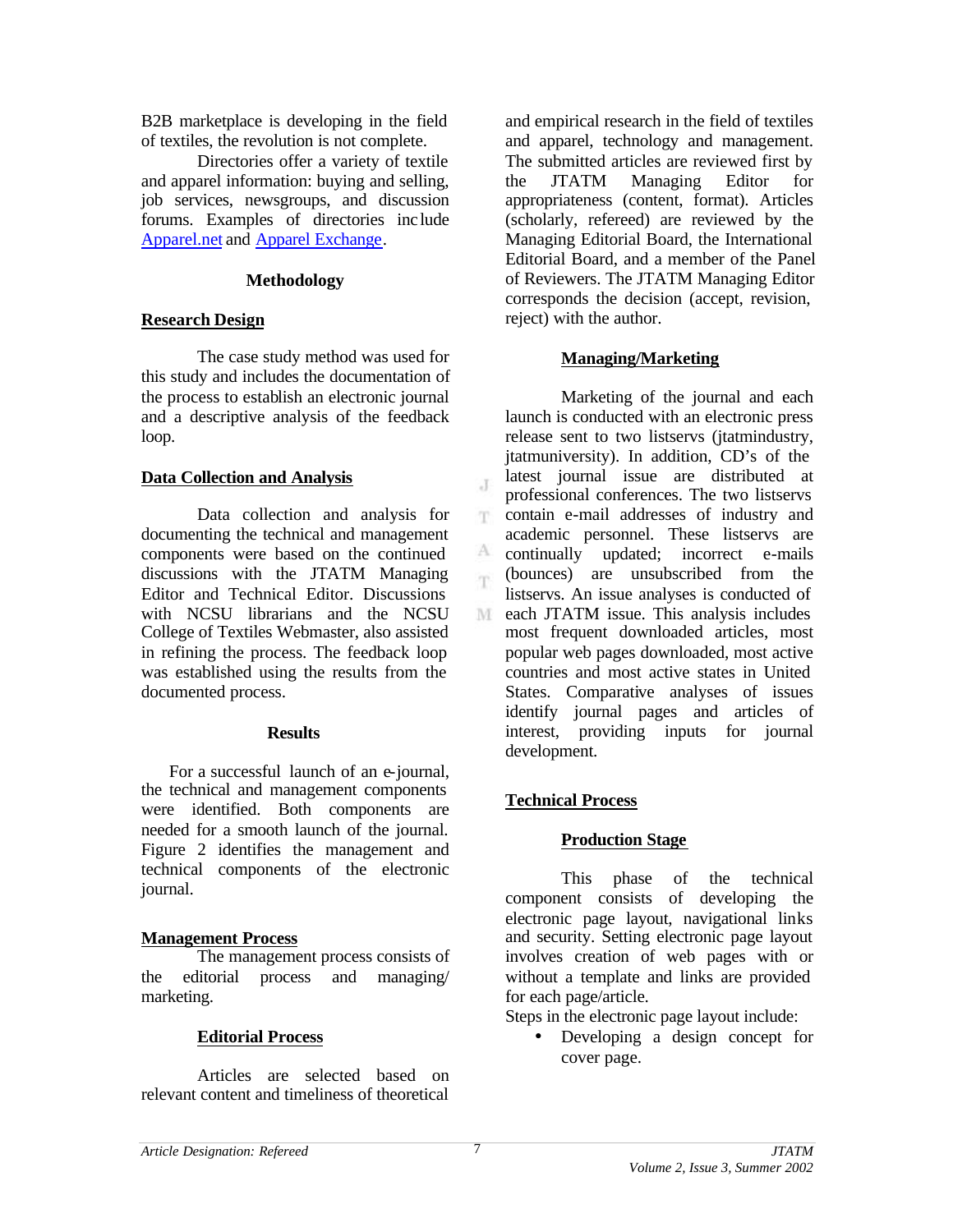- Meeting with Managing Editor to discuss/ identify the design and text requirements.
- Developing supporting pages for feature article. Information is added as received from committee and authors.
- Updating the announcement page as received by management editor.

Updating remaining pages: editorial, registration, and author guidelines as needed.

Steps in the navigation include:

- Linking pages created above.
- Changing links from prior issue to go to an archive page.
- Steps in article development include:

• Proofing the Word file submitted by author is reviewed for content by the managing editor.

Converting the file into two columns and into Portable Document Format.

Steps in security include:

- The PDF file adds security to the document so that the reader/visitor can take print-out only (and cannot copy-paste).
- Privacy page gives an option for Opt –out policy for updating personal information in the database and receiving future press release.

The database will not be sold to third a party at any time.



 $\rm J$ 

**Figure 2: Management and Technical Components**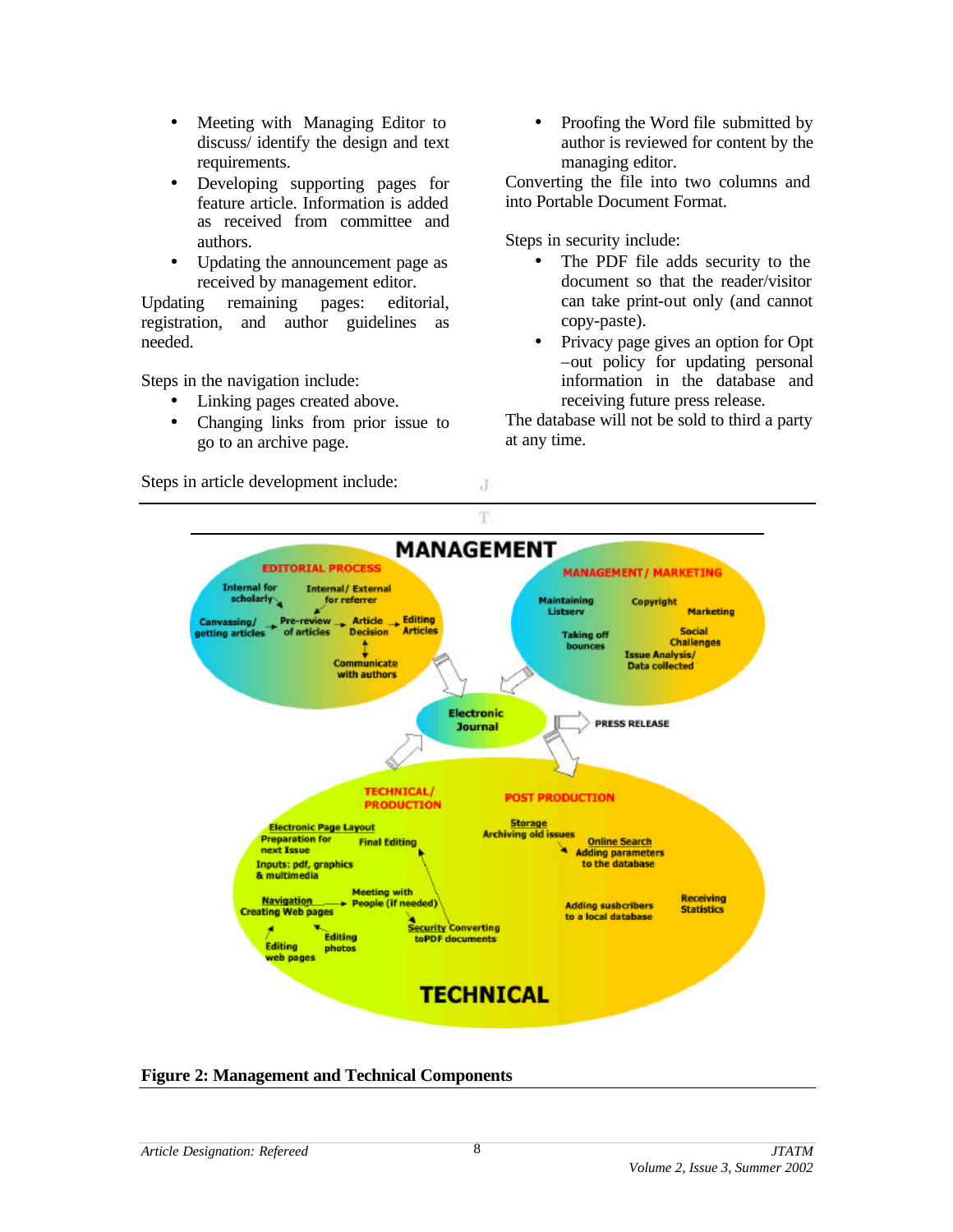#### **Post-Production**

- Corrections are made based on the feedback from viewers.
- Archiving old issues become an important step in the growth of the journal. A searchable database is being created. The database is updated with keywords for the 'search page'. Adding keywords, title of the paper and authors name to the database is done periodically.
- JTATM receives the web metrics on a weekly basis from SiteStats and recently from the College of Textiles webserver. The data is analyzed with the help of graphs and a report is prepared for each issue. Based on these data, modifications are done to the e-journal.

#### **Establishing the feedback loop**

The feedback loop is important to improve the readership and readability of journal. Figure 3 illustrates the inclusion of the feedback loop. There are three types of responses: positive (a) feedback includes request for subscription, negative (b) feedback includes request for unsubscription and request for add/delete (c). Usually the feedback from the target audience will be of type (c) and (a). Positive/ negative feedback (a/b) is being established in the loop. Discussions between the management and technical components fall into a/b type of feedback, which occurs throughout the year.



 $\cdot$ T

**Figure 3: Feedback Loop of JTATM**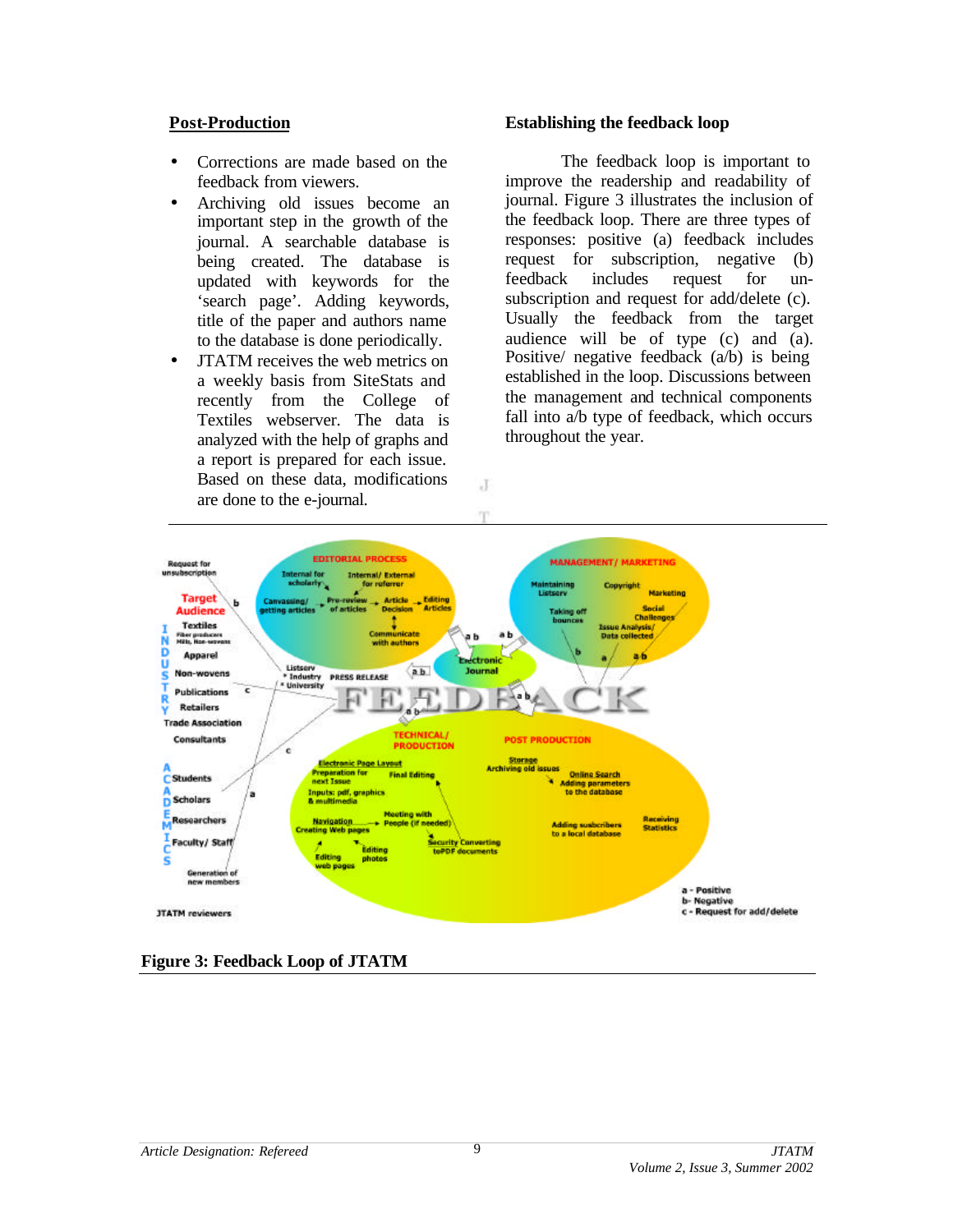#### **Conclusions**

The electronic journal, Journal of Textile and Apparel Technology and Management, is an innovation in the textile and apparel field. The electronic media is an efficient (time, cost) media to disseminate information to industry and academic personnel. The study documented the process (with management and technical components) of establishing an electronic journal. Both components are necessary for the establishment and successful launch of an electronic journal and there is considerable interaction between both components. The feedback loop, incorporating management and technical components, will provide significant direction in the continued improvement of the journal.

The diffusion of Internet into the society has helped in the success of the electronic dissemination of research material. Rogers' Model of Innovation-Decision Process (1995) is an effective framework to explore electronic journals in textile and apparel.

# **Bibliography**

Bot, M., & Roes, H. (1998). *The cost of publishing an electronic journal: A general model and a case study*. Retrieved January 11, 2002, from http://www.dlib.org/dlib/november98/11roes .html

Boyce, B. P., & Dalterio, H. (1996, January). Electronic publishing of scientific journals. Physics Today, 42-47.

Curtis, D., Scheschy, M. V., & Tarango, R. A. (2000). Developing and managing electronic journal collections: A how-to-do-it manual for librarians, New York, Neal-Schuman Publishers Inc.

Daley, M., W. (2000) *Digital economy 2000*, Retrieved December 24, 2001, from,

http://digitalenterprise.org/pdf/de2000.pdf

Denning, J. P., & Rous, B. (1995, April). The ACM electronic publishing plan. Communications of ACM. 97-109.

Harnad, S. (2001a). *Minotaur: Six proposals for freeing the refereed literature online: A comparison*. Retrieved January 13, 2001, from http://www.ariadne.ac.uk/issue28/minotaur/

Harnad, S. (2001b). *For whom the gate tolls? How and why to free the refereed research literature online through author/institution self-archiving, now.* Retrieved January 14, 2001, from http://cogsci.soton.ac.uk/~harnad/Tp/resoluti on.htm

Harrison, M. T., & Stephen, D. T. (Spring, 1995). The electronic journal as the heart of an online scholarly community.  $\cdot$ T Library Trends, 592-608.

m. Harter, P. S., & Ford, E. C. (2000, November). Web based analysis of e-journal A. impact: approaches, problems, and issues. m. Journal of the American Society for Information Science, 1159-1176.

Hearst, A. M. (1998, January/ February). Innovations in electronic academic publishing. IEEE Intelligent Systems, 6-7.

Jog, V. (1995, June). *Cost and revenue structure of academic journals: Paper based versus e-journals.* Retrieved December 21, 2001 from,

http://www.schoolnet.ca/vppv/phoenix/e/vijayjog.html

Machovec, G. (1997). *Electronic journal market overview – 1997*. Retrieved January 11, 2002, from http://www.coalliance.org/reports/ejournal.h tm

McEldowney, P. (1997). *Scholarly electronic journals – Trends and academic attitudes: A research proposal*. Retrieved on January 27, 2002, from

http://www.people.virginia.edu/~pm9k/libsc i/ejs.html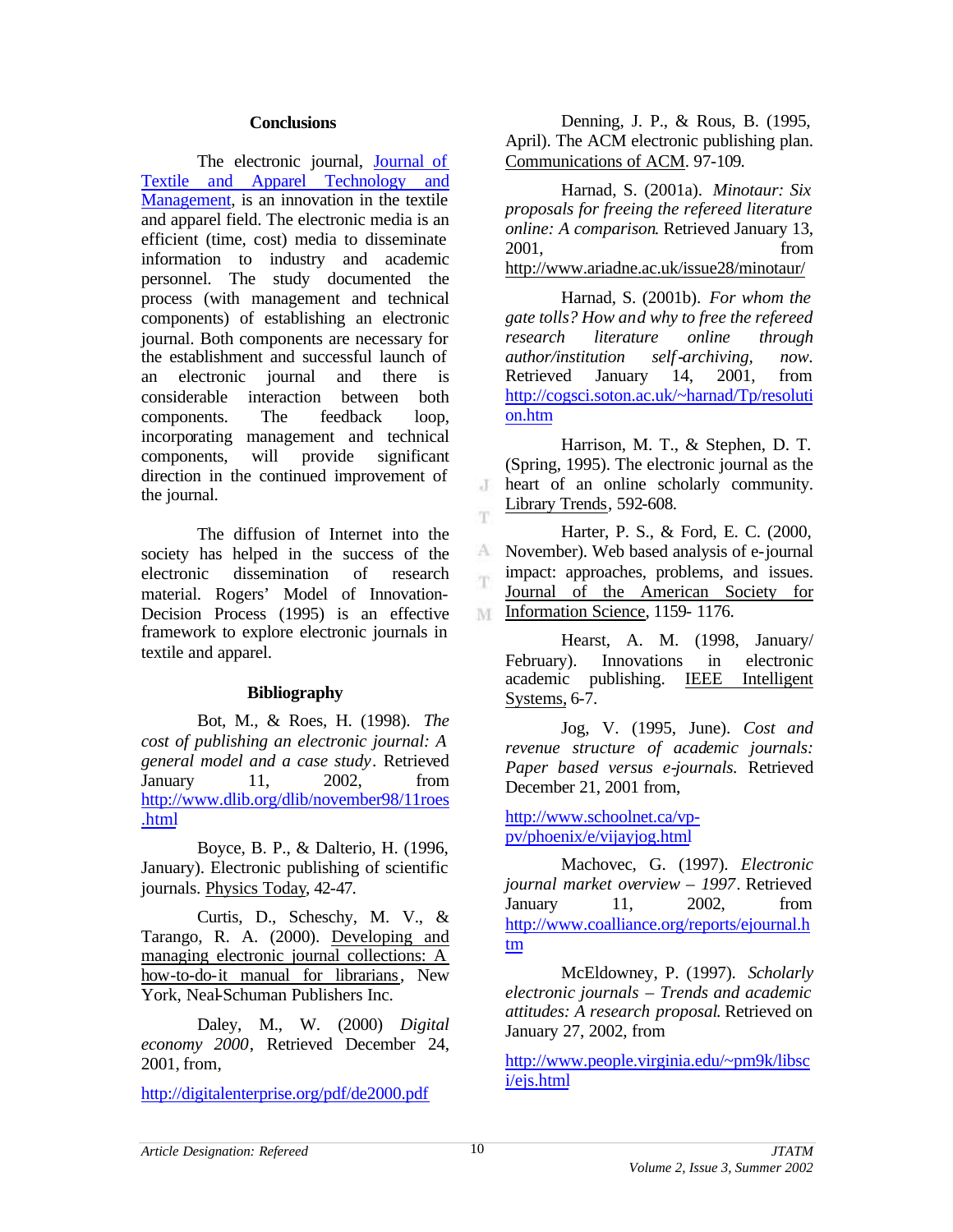Moret, M., B. (1997). *Bridging the gap between theory and practice*. Retrieved December 20, 2001, from, http://www.press.umich.edu/jep/03- 01/JEA.html

Mogge, D. (1998, February). *ARL directory tracks growth in e-publishing*. Retrieved January 10, 2002, from http://www.arl.org/newsltr/196/dej.html

Okerson, L., A. (October 1993), The electronic scholarly journal: Its surprising past and mysterious future. Proceedings of the 1993 International Conference on Refereed Electronic Journal, Winnipeg, The University of Manitoba Libraries, 1.1-1.8.

Rogers, E., M. (1995). Diffusion of Innovations  $(3<sup>rd</sup>$  ed.). New York: The Free Press.

University of Manitoba (1994). Proceedings of the 1993 international conference on refereed electronic journal. Winnipeg, The University of Manitoba Libraries.

Wellman, P., M. (1998, January/ February). JAIR: an electronic journal by and for the AI research community. IEEE Intelligent Systems, 7-9.

WIPO – World Intellectual Property Organization (2001) Primer on electronic commerce and intellectual property issues*.*  Retrieved January 11, 2002, from

http://ecommerce.wipo.int/primer/primer.ht ml

#### **Author Information:**

Balachandar Jagannathan (Bala) (Graduate August 2002, M.S.) Department of Textile and Apparel, Technology and Management North Carolina State University College of Textiles 2401 Research Drive Raleigh, NC 276595 – 8301 balachandar\_j@yahoo.com

Michelle Jones Ph.D. Department of Textile and Apparel, Technology and Management Box 8301, College of Textiles 2401 Research Drive Raleigh, NC 276595 – 8301 Michelle\_Jones@ncsu.edu

Nancy Cassill Ph.D. Professor Department of Textile and Apparel, Technology and Management Box 8301, College of Textiles 2401 Research Drive Raleigh, NC 276595 – 8301 nlcassil@unity.ncsu.edu

J T

A m.

M